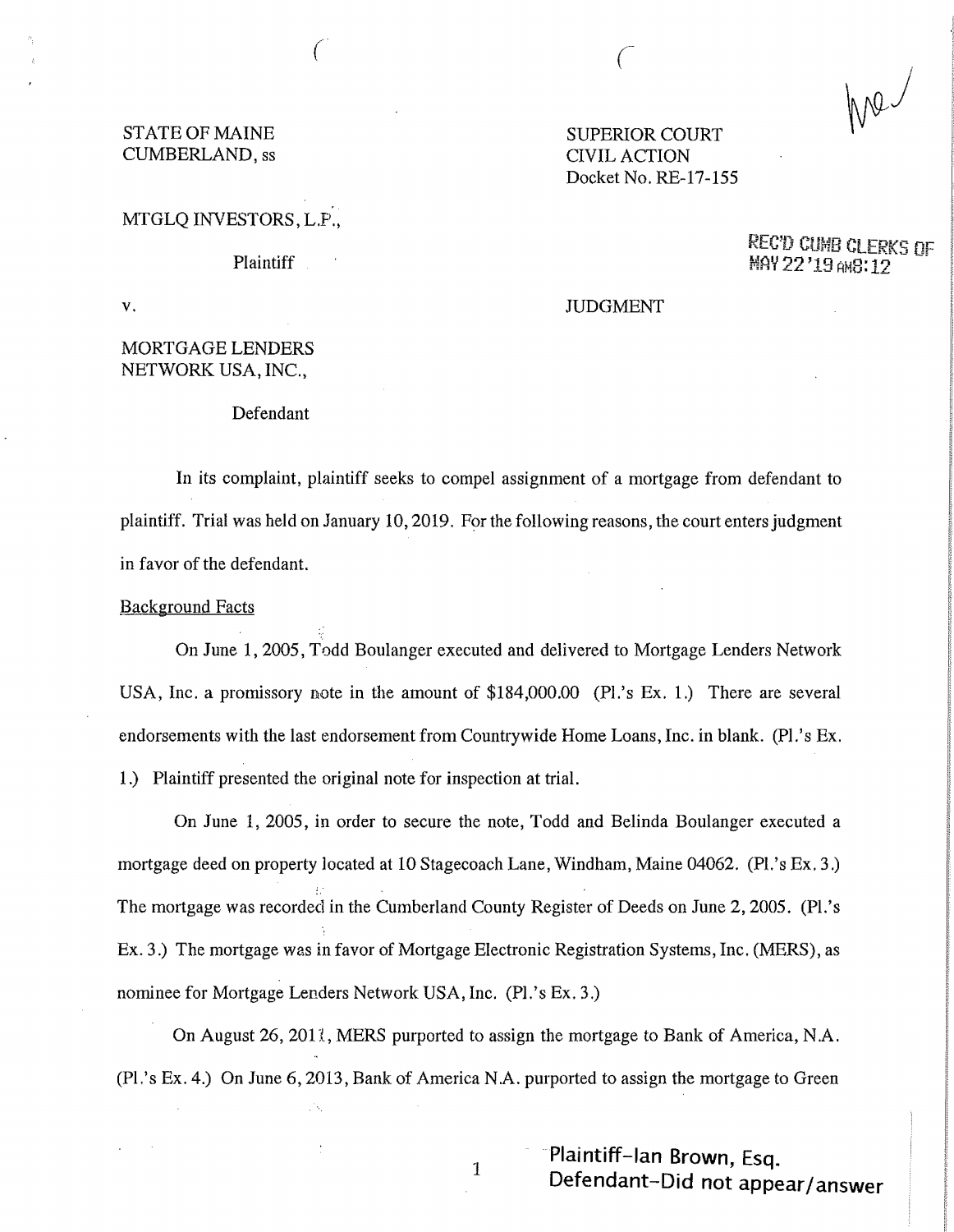Tree Servicing LLC. (Pl.'s Ex. 5.) On September 18, 2015, Ditech Financial LLC, f/k/a/ Green Tree Servicing LLC, purported to assign the mortgage to Federal National Mortgage Association. (Pl.'s Exs. 6-7.) On September 19, 2016, Federal National Mortgage Association purported to assign the mortgage to plaintiff. (Pl.'s Ex. 8.)

*( (* 

Plaintiff filed this action on June 14, 2017. Defendant was served with the complaint on June 27, 2017. Defendant did not respond. Plaintiff requests that the court order that any interest in the mmtgage held by Mortgage Lenders Network USA, Inc. be assigned to plaintiff. Plaintiff argues that it is the equitable owner of the mortgage and, therefore, has the right to compel an assignment of the mortgage. (Compl.  $\mathbb{J}$  9-10.) Plaintiff claims that any interest in the mortgage held by defendant is held in trust for the benefit of plaintiff. (Compl. J 8.) Plaintiff submitted a trial memorandum at trial.

#### Discussion

Plaintiff cites a series of cases to support its argument that it is the equitable owner of the mortgage.' (Pl.'s Trial Memo); <u>see Averill v. Cone</u>, 129 Me. 9, 149 A. 297 (1930); Dixon v. Dixon, 123 Me. 470, 124 A. 198 (1924); Wyman v. Porter, 108 Me. 110, 79 A. 371 (1911); Lord v. Crowell, 75 Me. 399 (1883); Jordon v. Cheney, 74 Me. 359 (1883); Sawyer v. Skowhegan, 57 Me. 500 (1868); Stewart v. Crosby, 50 Me. 130 (1863); Moore v. Ware, 38 Me. 496 (1854); Johnson v. Candage, 31 Me. 28 (1849). More recently, the Law Court has addressed the validity of mortgage assignments from MERS. See Bank of Am., N.A. v. Greenleaf, 2014 ME 89, 96 A.3d 700; see also Mort. Blee. Registration Sys. v. Saunders, 2010 ME 79, 2 A.3d 289.

2

Three of the cases are cited by the Law Court in Mort. Elec. Registration Sys. v. Saunders, 2010 ME 79, ! 11, n.3, 2 A.3d 289.